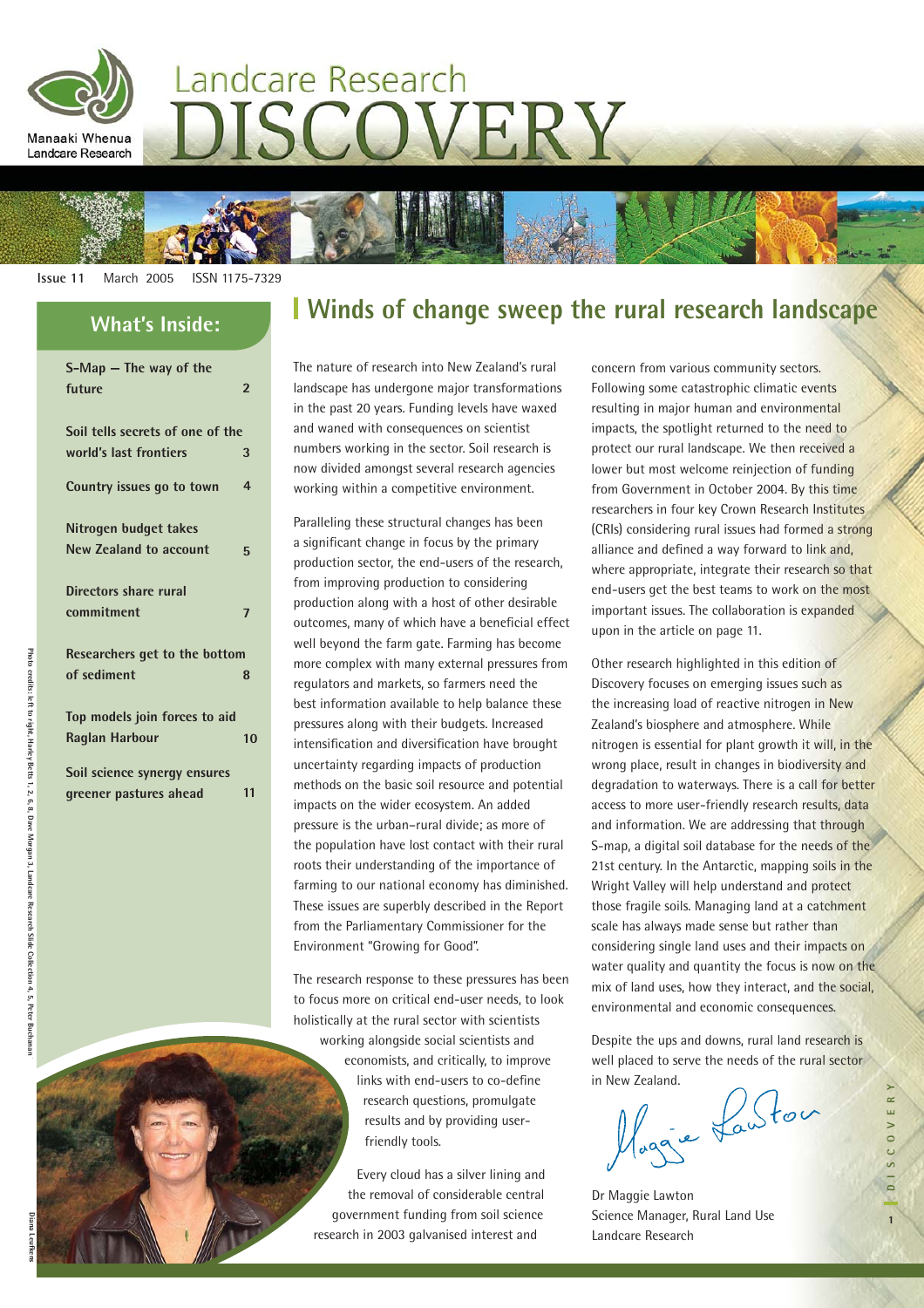### **S-Map – the way of the future**

**Landcare Research scientists are constructing New Zealand's first digital nationwide soil map – the S-Map. Their aim: to** fill gaps in the knowledge of soil, and to upgrade existing soil maps to provide consistent national coverage.

Until now, soil maps have included factors of climate and to some degree vegetation and rock type. This was necessary for land use interpretation of soil data, because these factors were not mapped independently. However, now that geology maps, land cover and digital terrain models are becoming available, soil mapping can be freed from the need to be all things to all people. S-Map will provide more detailed

soil information than has been provided before, in response to renewed demand for soil information.

Landcare Research soil scientist Dr Allan Hewitt says because S-Map is purely digital, the detail shown is not constrained by paper map design requirements. Produced at a scale of 1:50,000, it will incorporate more detailed soil information where available. This resolution, particularly in upland areas, will be much greater than for existing maps.

"Also, because S-Map is accompanied by a database rather than a report, it will be possible to link it to other databases.

"Another strength of S-Map is standardisation. Each previous soil survey had an independent map legend. Although soil correlation ensured a level of consistency within regions, there are still many names for essentially the same soil. S-Map has ordered soils into 'families' and subdivisions of families into 'siblings'. Tables will cross-reference family names back to other well-known names.

uncertainty. Soils would be easier to cope with if attributes of soil units were described by crisp numbers, but soils are not like that. Our knowledge is fuzzy at best, and we need to describe this fuzziness. Thus probability distributions are estimated for most soil attributes in S-Map."

### **A useful tool**

Dr Hewitt says S-Map will underpin other research, and can be used in tertiary



**The Contract of the Contract of the Contract of the Contract of the Contract of the Contract of the Contract o** *A map layer used in the production of S-Map that shows probable areas of high water table (in blue) in the Canterbury High Country.* 



*A landform analysis of part of the Motueka catchment. In this perspective view, ridges are brown; spurs yellow; side slopes white and hollows blue. Green shows alluvium. These factors are related to soil depth, age, leaching and wetness.* 

education. It is a tool for city, district and regional planning, and will be vital for sustainable management of land, helping planners and managers to focus intensive soil uses where the soils can best cope. It will aid in environmental risk assessment, because it will help identify which soils are vulnerable to pollution through particular land uses. S-Map can also help identify soils where either rare plants or weeds and pests

will thrive or do badly.

S-Map is designed to fit in with other databases. For example, it will link in with LENZ – Land Environments of New Zealand (see *Discovery*, Issue 6, July 2003). "There is a lack of soil data to support new tools like LENZ," Dr Hewitt says. "LENZ is based very strongly on our soil mapping for many parts of New Zealand, especially in hills and non-arable areas where old mapping is very poor.

"With more soil information, LENZ can perform better.

"S-Map is also designed to link in with the National Soils Database curated by Landcare Research. The NSD was set up 50 years ago, and now contains information on soil from more than 2,500 New Zealand sites (see Discovery, Issue 9, April 2004.)

"S-Map will also work in with Q-Map, the new digital national geology coverage that the Institute of Geological and Nuclear Science is currently constructing.

"The challenge will be to enable S-Map to be searchable across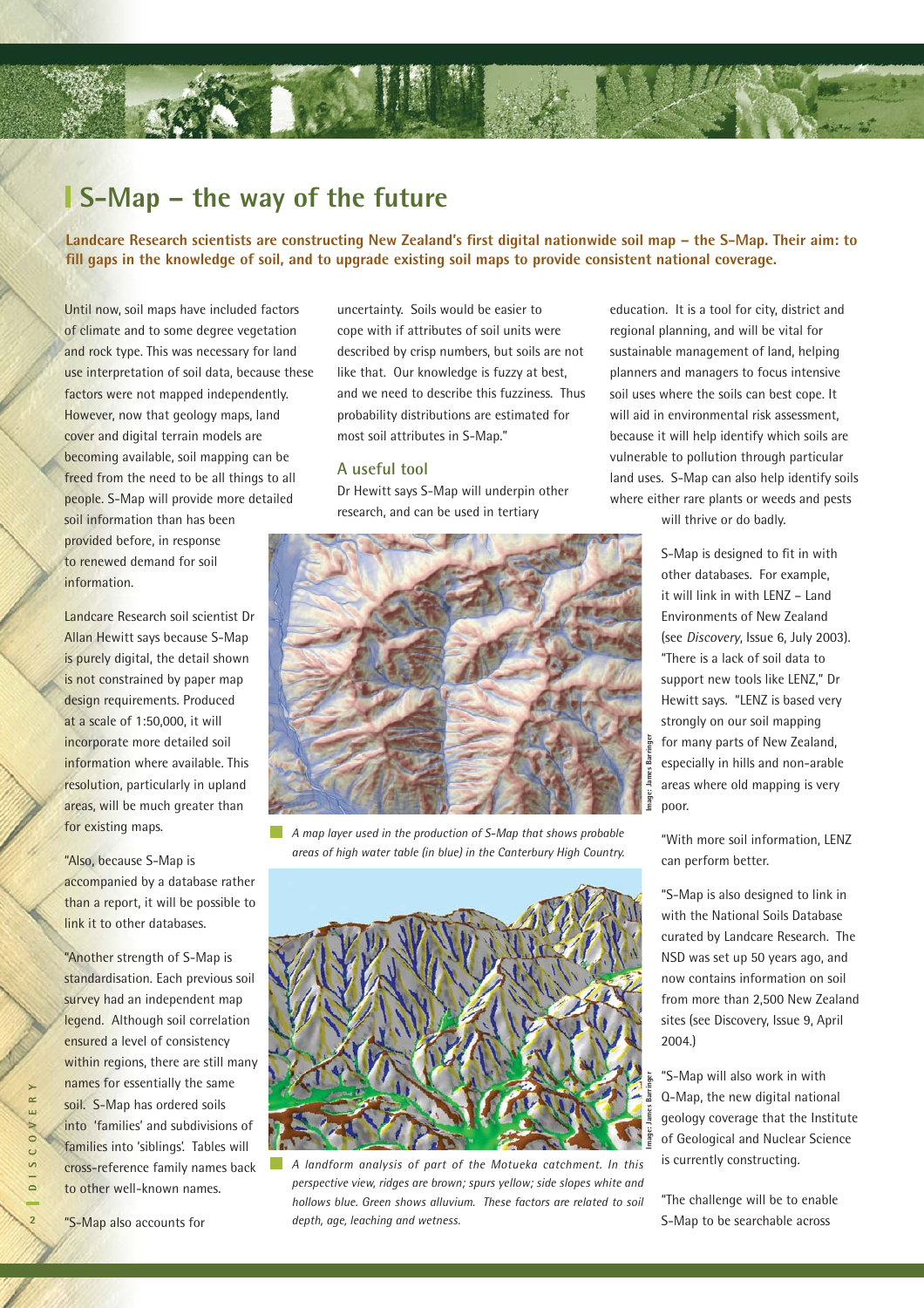these other databases."

Dr Hewitt says work on S-Map is progressing strongly, covering sections of the Nelson region, Otago, and Canterbury. Work is also underway in Wairarapa and Northland.

Advances in soil science are helping to speed S-Map's progress.

"Normally you would have to dig a hole to know what the soil was. But we are learning a lot more from clues on the land surface – landforms, vegetation; this allows us to predict **without** digging lots of holes," Dr Hewitt says.

**Brachynopus scutellaris.** *This native beetle is helping researchers to understand climate change.*

"We can much better map where the high quality soils may be, which have the greatest potential for extensive use, and which are the most vulnerable to the effects of pollutants. This will greatly help land managers to focus their most intensive soil use in the right areas."

Dr Hewitt says the S-Map team is currently in talks with regional councils about how

councils can benefit from S-Map, and how they can contribute to S-Map, for example, through providing information.

**Funding:** FRST (Foundation for Research, Science and Technology)

Contact: **Alian Rewitt** Landcare Research, Lincoln (03) 325 6700 EasonC@LandcareResearch.co.nz HewittA@LandcareResearch.co.nz Contact: **Allan Hewitt**

### **Soil tells secrets of one of the world's last frontiers**

**Antarctica – the coldest, driest, windiest continent - is the least known of the Earth's land masses, but new research on the soil in this harsh environment is highlighting its fragility.** 

Only 2% of Antarctica's surface is free of ice, revealing unique gravelly soils formed in extreme conditions.

Landcare Research scientist Malcolm McLeod is leading a project to map the soils in Antarctica's Wright Valley, a dry valley about 50 kilometres long and up to about 8 km wide, and a 45 minute

helicopter flight north-east of Scott Base. Snowfall in the valley is less than about 10 mm each year and the mean annual temperature is around –20°C. The project is part of an international effort to map the soils in Antarctica, similar to what has already been done in the Arctic.

Mr McLeod camped in the dry valley for a month over summer with his fellow researchers: Dr Allan Hewitt of Landcare Research, Dr Megan Balks from the University of Waikato and Professor Jim Bockheim from the University of Wisconsin; in temperatures down to a

relatively mild −6°C. The team often trekked for up to three hours along the valley each day, because vehicles are prohibited on the delicate soils. They dug small soil pits, described the soils, took samples where appropriate and trekked back.

Mr McLeod says the research is building on Professor Bockheim's data collection work,

which has been integral to determining the glacial history of the valley.

"Knowing where glaciers were and when is important, because it tells of past climates and what happens during climate change.

"The ages of the soils are our major clue to the presence or absence of past glaciers,

**Jim Bockheim, University of Wisconsin**



*Malcolm McLeod sampling soils in Antarctica's Wright Valley.* 

hence the importance of the Wright Valley. Soil development is strongly related to age.

"The older soils had thick, dense salt pans in them. The older they were, the more water had evaporated from them. The younger soils were frozen from about 30 centimetres down.

"There is currently debate on the extent of some glacial deposits, and our work will shed light on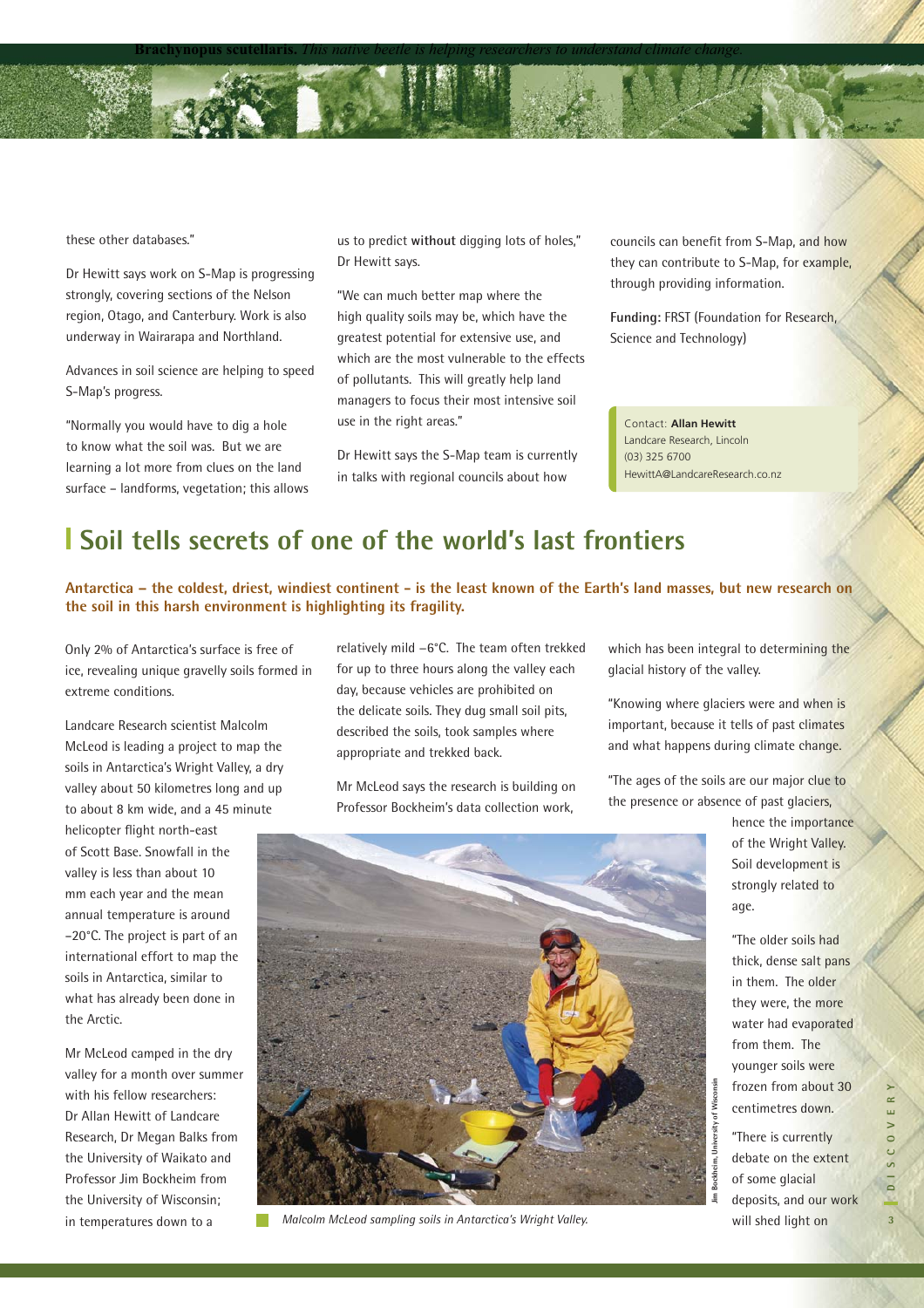



*Frozen in time: these wheel tracks were made from vehicles in the Wright Valley about 20 years ago. Their enduring presence highlights the fragility of the valley's soils.*



*This large lump of salt has been extracted from soil, and is about 3.5 million years old. A tell-tale sign of older Antarctic soils, the salty deposits were left as water evaporated.* 

this," Mr McLeod says.

The soil map will also provide a basis for ongoing ecological and microbial work.

"Older soils may contain a different microbial population to the younger soils, possibly because of differences in available water.

"Water also determines the amount of biological life such as microbes and algae in a soil. Our soil map will identify where moist soils are more likely to occur, although even these areas are frozen for about 10 months a year."

Mr McLeod says the research trip also brought home to him the vulnerability of the soils.

"The wheel tracks from vehicles that were there about 20 years ago were still obvious, as a result of the cold, dry and windy conditions. It is a fragile, delicate environment, which of course is why we walked everywhere, and carried our waste out with us.

"Also, we quickly learned the effects of walking on soils. Loose, powdery soils get quite badly disturbed, but footprints do not show up quite as much on the coarser soils.

"We have developed a technique to rapidly determine soil disturbance caused by foot traffic. Our soil map will also incorporate this information. As more tourists enter the valley our soil map may act as a guide to the more fragile areas, which can then be avoided.

"Similarly, when scientists are camping, some areas are best avoided because of their soil vulnerability to fuel spills, for example."

Mr McLeod and his team covered about a third of the Wright Valley this visit, and have taken soil samples back to New Zealand for analysis of salt content and particle size.

The team will return to the Wright Valley to complete their task over the next two summers.

**Funding:** FRST (Foundation for Research, Science and Technology)

Contact: **Malcolm McLeod** Landcare Research, Hamilton (07) 858 3700 McLeodM@LandcareResearch.co.nz

### **Country issues go to town**

**Landcare Research soil scientist Dr Graham Sparling (described by many as "Mr Soil Quality") has been honoured by the New Zealand Soil Science Society by being asked to present the prestigious Norman Taylor Memorial Lecture. He used the opportunity to discuss how our hunger for ever-increasing productivity from our soils may affect soil microbes, and long-term soil health and performance.** 

"We know remarkably little about soil organic matter, the biology of soil animals, and soil microbiology," Dr Sparling says. "We assume soils will always continue to grow crops, treat wastes, purify water, retain contaminants, help prevent floods, etcetera. We tend to focus only on the value of crops our soils produce.

"We need to recognise this, and use our soils more gently."

Intensive farming practices are often in the spotlight, with the public concerned about the increasing use of agricultural chemicals such as pesticides and fertilisers, and agricultural waste contaminating

waterways. However, Dr Sparling says towndwellers are the real drivers of pressures on rural land.

"More than 90% of us live in cities. Urban communities want farmers to produce high quality goods at the cheapest possible price. It's a worldwide trend. There are fewer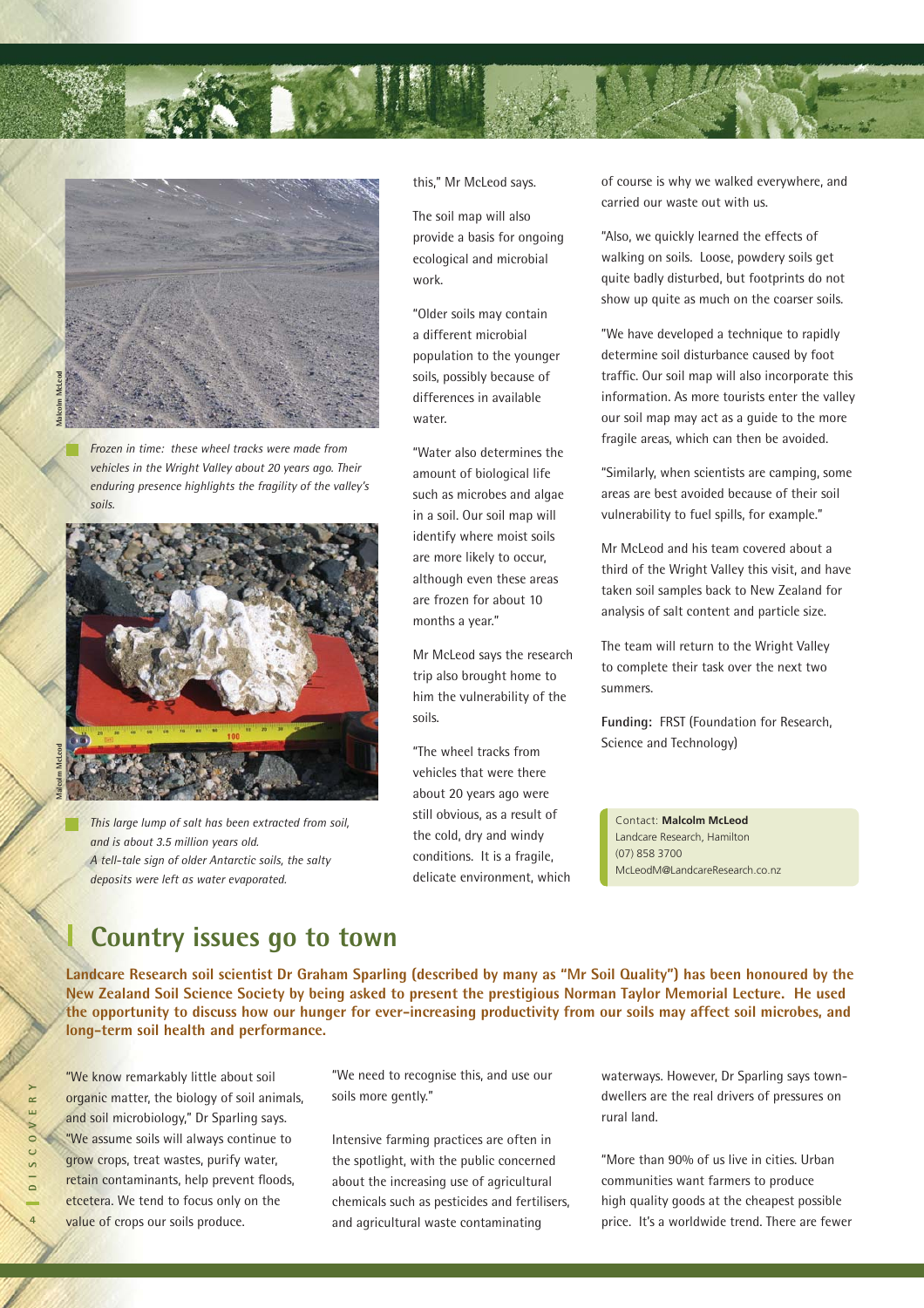

people working the land, which means more farm machinery, greater use of chemicals, more energy use and the need to transport things over long distances."

Dairy farming often receives negative attention for water contamination issues.

"About a third of dairy soils have nutrient levels in excess of what is required for agronomic benefit. To put it in human terms, they are 'obese'."

This makes it much more likely that the excess nutrients (nitrogen and phosphorus) will

contaminate water, particularly when the soil drainage has been worsened by cattle compacting the soil surface.

П

But as Dr Sparling puts it, it's not all "fertiliser and belching cows" that are to blame for the stresses on soils. "Urban people and large retailers are driving the demand for cheaper food. Farmers are simply responding to market pressures.

"Look for a sustainability endorsement on a product before you buy it," says Dr Sparling.



*Graham Sparling, delivering the Norman Taylor lecture. Taking care of soil is Dr Sparling's prescription for a healthy future.* 

And although urban sprawl may not seem an obvious strain on rural land use, Dr Sparling says it is.

"Many people are surprised that New Zealand's 'ecological footprint', or environmental impact per capita, is actually larger than Germany, France and Britain; and much bigger than China and India. Cities are spreading onto prime agricultural land. And we like having large houses, owning several cars and eating lots of meat and dairy products; all of which need more land and energy than vegetarian diets, denser housing

and using public transport or cycling.

"For the first time, we can expect the next generation to have a worse standard of living than ourselves, because of resource depletion and environmental degradation."

Dr Sparling says he is aware that his messages sound pessimistic, but he urges people to remember that soils are non-replaceable.

 "By taking care of soils, soils will take care of us. As Louis Schipper explains (*see next article*) they provide the

only way to convert nitrogen to harmless nitrogen gas in the atmosphere.

"Despite all our technical advances we still can't build soil. That potting compost all comes from natural soil in the first instance!"

**Funding**: FRST (Foundation for Research, Science and Technology)

Contact: **Graham Sparling** Landcare Research, Hamilton (07) 858 3700 SparlingG@LandcareResearch.co.nz

### **Nitrogen budget takes New Zealand to account**

Researchers compiling New Zealand's first national nitrogen budget warn that we are in danger of copying some of **Europe and America's pollution problems here.** 

Millions worldwide are alive today thanks to food grown with nitrogen fertilisers, but nitrogen also has adverse impacts on the environment. Humans have dramatically altered Nature's nitrogen balance by burning fossil fuels, by cultivating plants that promote nitrogen fixation, and by transforming nitrogen gas in the atmosphere into fertiliser.

In what has been described as "the

nitrogen cascade", nitrogen contributes to global warming and ozone depletion, acidification, and eutrophication of soils. One of the most obvious effects is pollution of surface waters. For example, in the Gulf of Mexico, a "dead zone" polluted by nitrogen has grown to about 20,000 km2.

Scientists have become so concerned that recently they signed the Nanjing Declaration on Nitrogen Management, which aims to

develop an international protocol for dealing with excess nitrogen. Landcare Research has developed a preliminary nitrogen budget as part of this international effort.

The work draws on a huge range of datasets, and adds up all known inputs and outputs of nitrogen for each of the regions of New Zealand. It includes annual flows into and out of soil and plant systems, and also waste treatment, cities and towns. Losses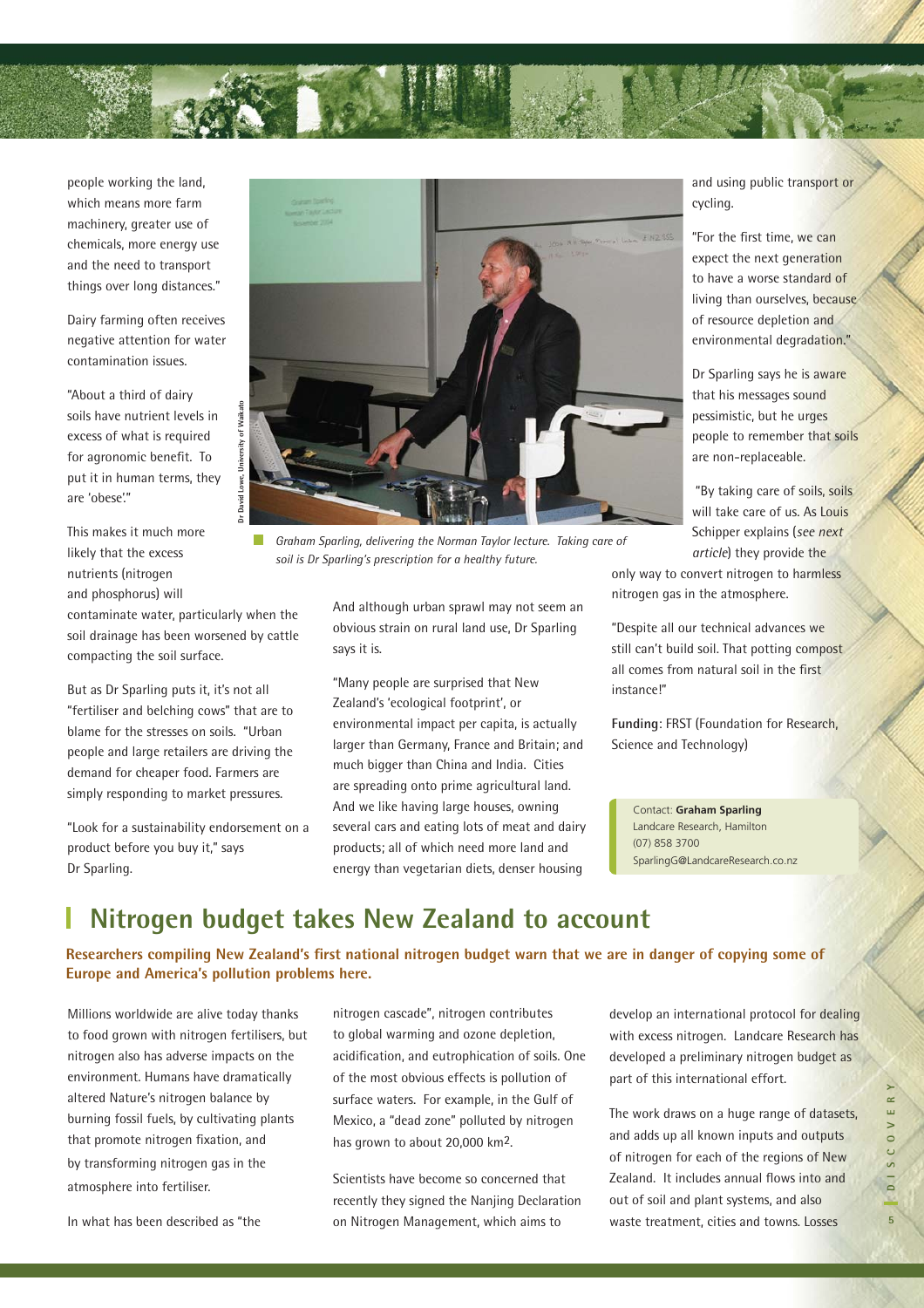



*The nitrogen cascade – positives and negatives.*

from leaching and erosion go to oceans via streams and rivers, to aquifers, as exports of produce, and increasingly to the atmosphere.

Soil scientist Dr Roger Parfitt compiled much of the budget, and says it indicates that New Zealand could follow the rest of the world in having excess nitrogen in the environment – but this doesn't have to be the case.

"Our calculations are for 2001, which is assumed to be an average year. Our work drew on a range of datasets, adding up all known nitrogen inputs and outputs nationwide.

"The amount of nitrogen lost to rivers is currently about 10% of the total applied to the land. Overseas this tends to be higher, at around 20–25%.

"The main problem areas are where agricultural land is used intensively. Around Hamilton City, 40% of shallow aquifers have nitrate concentrations exceeding World Health Organization limits. Some lakes in the Rotorua area have algal blooms, and nitrogen concentrations are increasing in Lake Taupo.

"It can take up to 40 years for groundwater to flow into these lakes, so the full effects

of recent land-use intensification are not yet apparent. Also, agricultural land use has intensified in recent years in Southland and increased nitrogen losses are showing there."

Dr Parfitt says ammonia volatilisation is a problem where the ammonia drifts into native forests , enriching them with nutrients and possibly making them more vulnerable to weed invasion.

"If we continue to intensify at regional scales, losses will get even bigger, and problems will increase still further."

#### **Forgiving soils**

Landcare Research soil scientist Dr Louis Schipper led the nitrogen budget project. Dr Schipper says New Zealand has been fortunate because it has forgiving soils, and has not had intensive agriculture for as long as other countries. However, we are fast losing that advantage.

"Until the late 1980s, New Zealand was unusual among temperate countries because much of the agricultural production depended on biological nitrogen fixation.

"In comparison to other countries we still biologically fix a lot of nitrogen by clover, relative to using fertiliser. But clover fixation of nitrogen is probably declining as we shift to using more fertiliser nitrogen.

"Fertiliser nitrogen use has increased about 10-fold since 1988 to 340,000 tonnes of nitrogen in 2003."

Dr Schipper says the nitrogen budget should be regarded as preliminary.

"Very little is known about what happens to nitrogen between leaving the topsoil and entering the rivers.

"Also, we know little about denitrification a key bottleneck – which is the only process that returns nitrogen to the atmosphere as a non-reactive gas, completing the nitrogen cycle."

Dr Schipper says future research will fill gaps in information at a regional level. "We need to better predict the impact of increased loads of nitrogen. For example, what will happen when New Zealand's soils become saturated with nitrogen? How will it impact New Zealand's nitrogen budget?

"A better understanding of the consequences of nitrogen use coupled with good policy and mitigation practices will reduce environmental impacts.

"It will also keep us up to pace with moves by other countries to reduce nitrogen pollution. In all of this we need to remember that a large part of our economy and lifestyle is based on the benefits of farming using nitrogen."

The Parliamentary Commissioner for the Environment, Dr J Morgan Williams, says Drs Schipper and Parfitt's development of a robust nitrogen budget for New Zealand is essential if our farmers are to be able to continue to use nitrogenous fertilisers while reducing their growing impact on our soils, waters and biodiversity.

"In my recent study of the intensification of farming entitled 'Growing for good', I focused on nitrogen use and impacts because while it is an essential 'fuel' of food production, its contamination of waters and soils worldwide is rapidly becoming a global concern. New Zealand has the opportunity to craft farming systems that use nitrogen much more efficiently.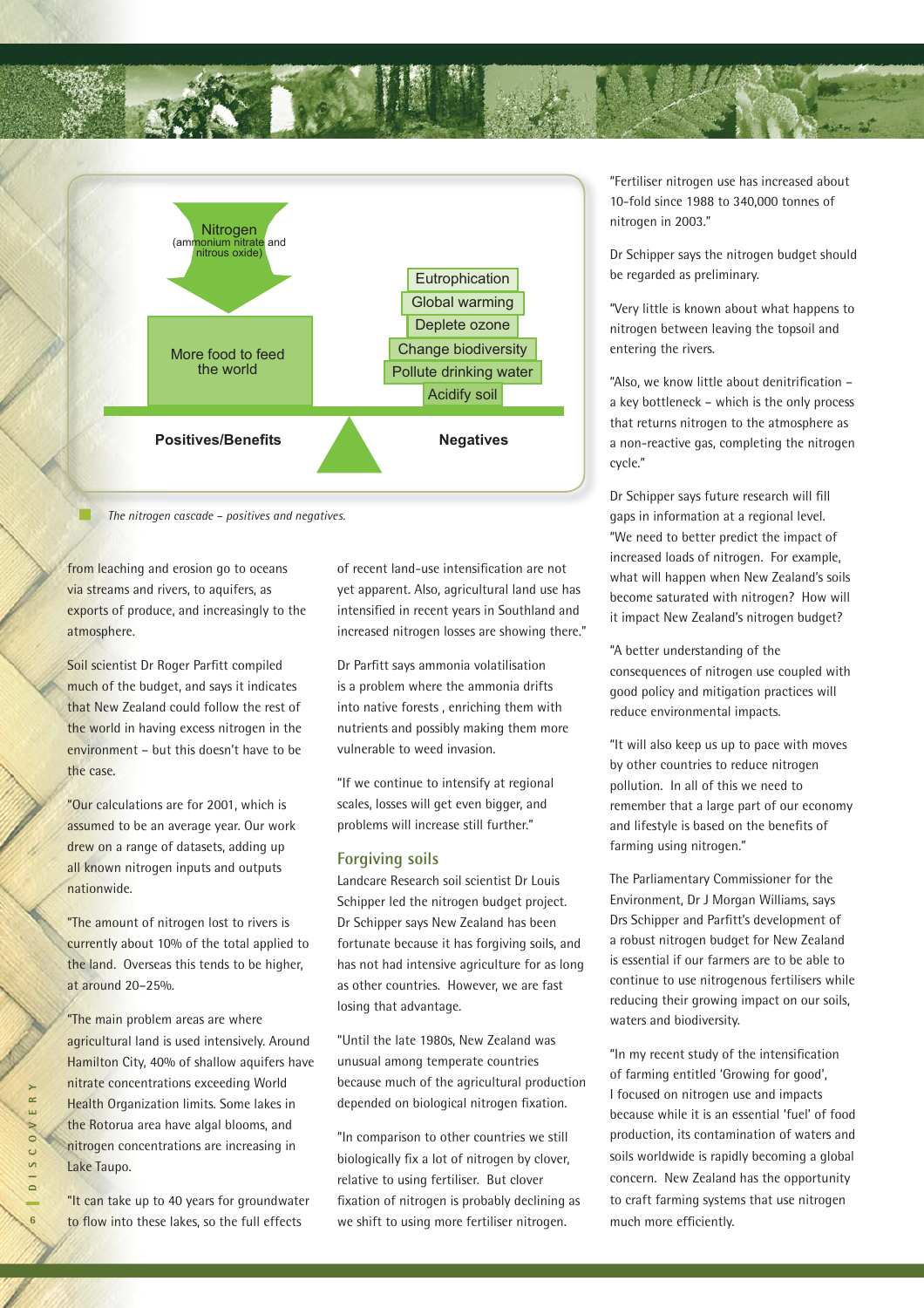

"However, to do so we need to recognise the risks of our current farming systems

and invest heavily in redesigning them. Soil sciences and all aspects of nutrient

**Dr Roger Parfitt at the Manawatu River at Hopelands, pulling up a bottle of river water to be** *analysed for nitrogen and phosphate.* 

management and utilisation will be a key to the future economic and environmental performance of our primary sectors."

**Funding:** FRST (Foundation for Research, Science and Technology), SLURI (Sustainable Land Use Research Initiative)

Contact: **Louis Schipper** Landcare Research, Hamilton (07) 858 3700 SchipperL@LandcareResearch.co.nz **Roger Parfitt** Landcare Research, Palmerston North (06) 356 7154 ParfittR@LandcareResearch.co.nz

### **Directors share rural commitment**

**Jill White and Alastair Lawrence have had distinguished, diverse and dissimilar careers in politics and business**  respectively, but their roles on Landcare Research's Board reflect their deep shared concern for rural and environmental **issues.**

Jill White was Labour MP for Manawatu in 1993-96, a list MP in 1996-98, and then Mayor of Palmerston North from 1998 to 2001. She was also Chair of the Environmental Risk Management Authority (ERMA) for 2000 and 2001.

Ms White's areas of interest in Parliament were in environment and conservation, science and CRIs, biosecurity and the Hazardous Substances and New Organisms (HSNO) legislation. She was Labour's spokesperson in several of these areas, including CRIs. As Palmerston North's mayor, she helped introduce the concepts of sustainable cities, "zero waste", ecological services and renewable energy sources.

As well as her role on Landcare Research's board, Ms White is also on the board of Toi te Taiao (the Bioethics Council); and is working towards her MA in History. Her thesis focuses on the Manawatu River.

Ms White says Landcare Research first caught her attention years ago, when reading about projects in the South Island high country in which scientists and local people shared knowledge to develop land management solutions.

"This combining of science and community appealed to me as a more effective use of resources, with hopefuly all parties and the local environment being winners.

"People generally enter politics to make a difference, and Landcare Research's mission of making a difference for a truly clean, green and sustainable New Zealand attracts me, as does the commitment to build relationships and work with tangata whenua."

Ms White says one of the greatest environmental challenges facing New Zealanders is developing and refining systems to measure and predict results of both our actions and our failures to act.

"We have awareness of the range and extent of issues, but environmental accounting is still in its infancy. Just as financial accounting systems have in time grown and developed into those we are familiar with today, environmental accounting can also grow and develop."

Ms White says she would also welcome the development of a stronger sense of science in society.

"I don't think it bad that people at times question the priorities of science, and I support Landcare Research's stance of engaging in dialogue. For sustainability to become a cornerstone of New Zealand's future, people everywhere must talk about it.

"There would be no understanding of sustainable land use, biodiversity and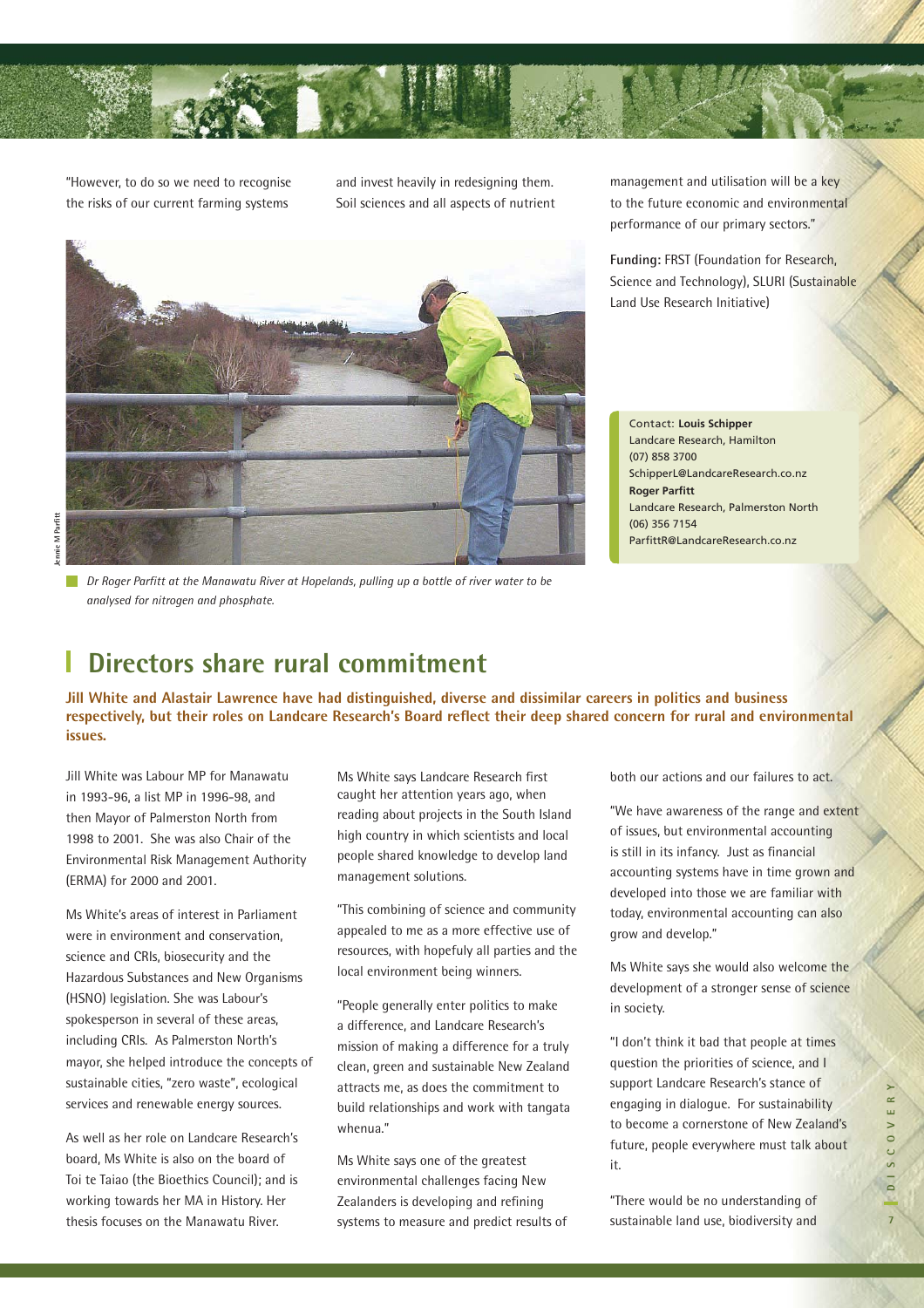

biosecurity; and no innovative development of renewable energy resources without the scientist.

"The challenge to CRIs and the education system is to enthusiastically wave the flag of science to attract bright young students, and then nurture them. The challenge to Government is to set goals, then adequately fund and provide certainty to the science sector."

Alastair Lawrence is an investment banker, a director of a number of private companies, and a member of the Takeovers Panel. Mr

Lawrence's primary role is as a director and shareholder of Antipodes, a private investment bank that provides strategic and financial advice on investments and acquisitions to large public-listed and multinational companies. Antipodes also invests direct equity in small to medium-sized New Zealand private companies.

Mr Lawrence was appointed to Landcare Research's board in July 2004.

"In my short time at Landcare Research I have observed the elements I believe to be critical to any organisation's success," Mr Lawrence says. "I see clarity of purpose in



*Jill White and Alastair Lawrence.*

terms of well-defined company objectives, and a business focus which is absolutely aligned to the achievement of those objectives.

"I also see the deeply rooted commitment of staff to their science, to the achievement of the company's objectives, and to the philosophies underpinning those goals.

"Landcare Research is a truly impressive organisation."

Mr Lawrence says care for the environment was a fundamental value in his upbringing, on a farm in Wairarapa. "I was brought

up to understand that it was part of my responsibility. My early months at Landcare Research have however been really enlightening in impressing upon me the vital role of scientific research to the sustainable development of the environment.

"I would like to see increased public awareness, and recognition, of the importance of environmental science."

Like Ms White, Mr

Lawrence acknowledges the opportunities Landcare Research faces in moving forward.

"It is very challenging to strive for both financial objectives and public good objectives, given that much of the excellent science undertaken by staff can only be measured by benefit to the nation, not solely by increment to the company's operating surplus.

"Further, to achieve those objectives, particularly in light of constraints on the Government science research spend, it is imperative that we continue to develop additional sources of earnings."

### **Researchers get to the bottom of sediment**

Landcare Research scientists are tackling a fishy conundrum: why are trout numbers in the Motueka River declining? It **is clear that sediment on the riverbed is a factor, but unravelling its impact is proving to be a complex matter.** 

**8DISCOVERY**  $\approx$  $\overline{0}$ S C  $\overline{a}$ 

The Motueka River is world famous for its trout. However, competing demands have created a string of contentious land and water management problems. Demand for irrigation water and gravel extraction, along with pastoral farming and forestry, are all thought to impact negatively on the fishery. In the mid-1990s, trout numbers declined

dramatically. This decrease has been linked to increased input of fine sediment from land erosion that settles on the riverbed affecting spawning, food supply and habitat. Sedimentation is also a concern for the potential expansion of scallop, cockle and mussel fisheries in Tasman Bay.

In the country's first study of trout and

sediment in a single large river system, Landcare Research has joined forces with the Cawthron Instititue, NIWA, Massey University and Fish & Game New Zealand to cover the 2000 km2 of the catchment. Two years into the six-year project, Landcare Research geomorphologist Dr Les Basher says researchers have refined their questions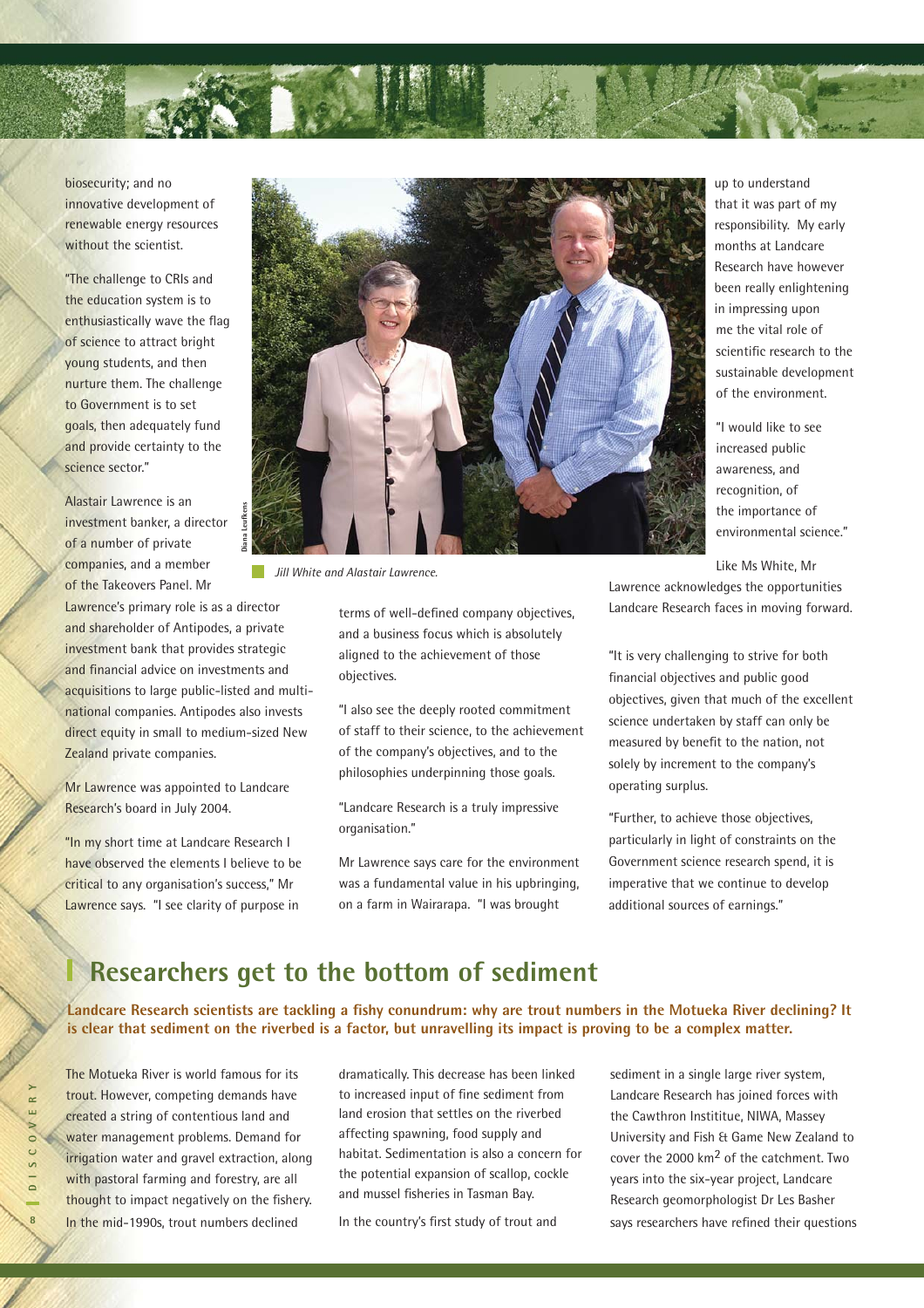

– and are beginning to reach some surprising conclusions.

"For example, sediment yields are in fact lower than previously thought. We measured suspended sediment in the river. Our measurements gave lower values than previous predictions based on the general relationship between sediment yield and rainfall."

Bank erosion and landsliding were believed to be the main sediment sources, but where precisely was the sediment coming from? Could sediment input be reduced, or was it coming from natural erosion?

"We measured sediment from different subcatchments, and delivery to Tasman Bay," Dr Basher says. "We identified key sediment sources from aerial photos and field surveys, and analysed their relationship with land use.

"Our results contradict what was previously widely believed. They show much higher sediment yield from the hilly Moutere gravel terrain than the mountainous west bank terrain.

"This is potentially quite significant. The west bank is under native forest, whereas the Moutere gravel land is used for pasture and forestry. It may be possible that a change of land use in Moutere will improve matters, and it is also possible that the Moutere sediment comes from natural erosion, and is not land-use related. We will now try to find that out."

Research on other rivers has shown that if sediment levels on the riverbed exceed 10%, trout populations decline. "However, there aren't many areas in the Motueka River that currently exceed this value. Furthermore, we found in an assessment of fish numbers last year that in the one reach that exceeded this value trout numbers weren't significantly lower.

 "So the relationship between riverbed sediment levels and trout abundance is not simple.



*Bank erosion in the Motupiko River, which carries sediment into the upper Motueka River.*

"In a big, productive river with good flow, trout are quite mobile, and sediment affects different parts of the river at different times. Also, there are hundreds of kilometres of river for trout to explore, and for this reason we think the trout can escape sediment flux.

"However, we clearly need more information on why trout numbers are low in some sites at some times."

#### **On the rocks**

Gravel extraction is a controversial topic in the catchment. There is a shortage of gravel for commercial use, and few data on how much gravel can be sustainably extracted without undermining riverbank stability.

Dr Basher and his team measured the amount of change in gravel storage on the river and compared it with the amount of gravel being extracted. They found that gravel taken from the riverbed is not quickly replenished.

"Analysis of historical records of riverbed levels show that the riverbed has been degrading since the 1960s.

"There is a low rate of input of new rocks from headwaters. This is consistent with

the relatively low sediment yields. In most rivers a low suspended sediment yield means a low gravel yield as well."

#### **A fi sh-eye view of the future**

"Ultimately we hope to develop models of sediment dynamics that can predict the long-term ecological impacts of sediment on both the Motueka River and Tasman Bay," Dr Basher says. "Both areas are clearly of major economic importance.

"Discovering whether sediment stems mainly from natural erosion or from land use will be a major step. If the sedimentation is coming from natural erosion, we may have to accept that the trout population is always going to rise and fall.

"We will also explore the effectiveness of different sediment control options."

**Funding:** FRST (Foundation for Research, Science and Technology)

Contact: **Les Basher** Landcare Research, Nelson (03) 548 1082 BasherL@LandcareResearch.co.nz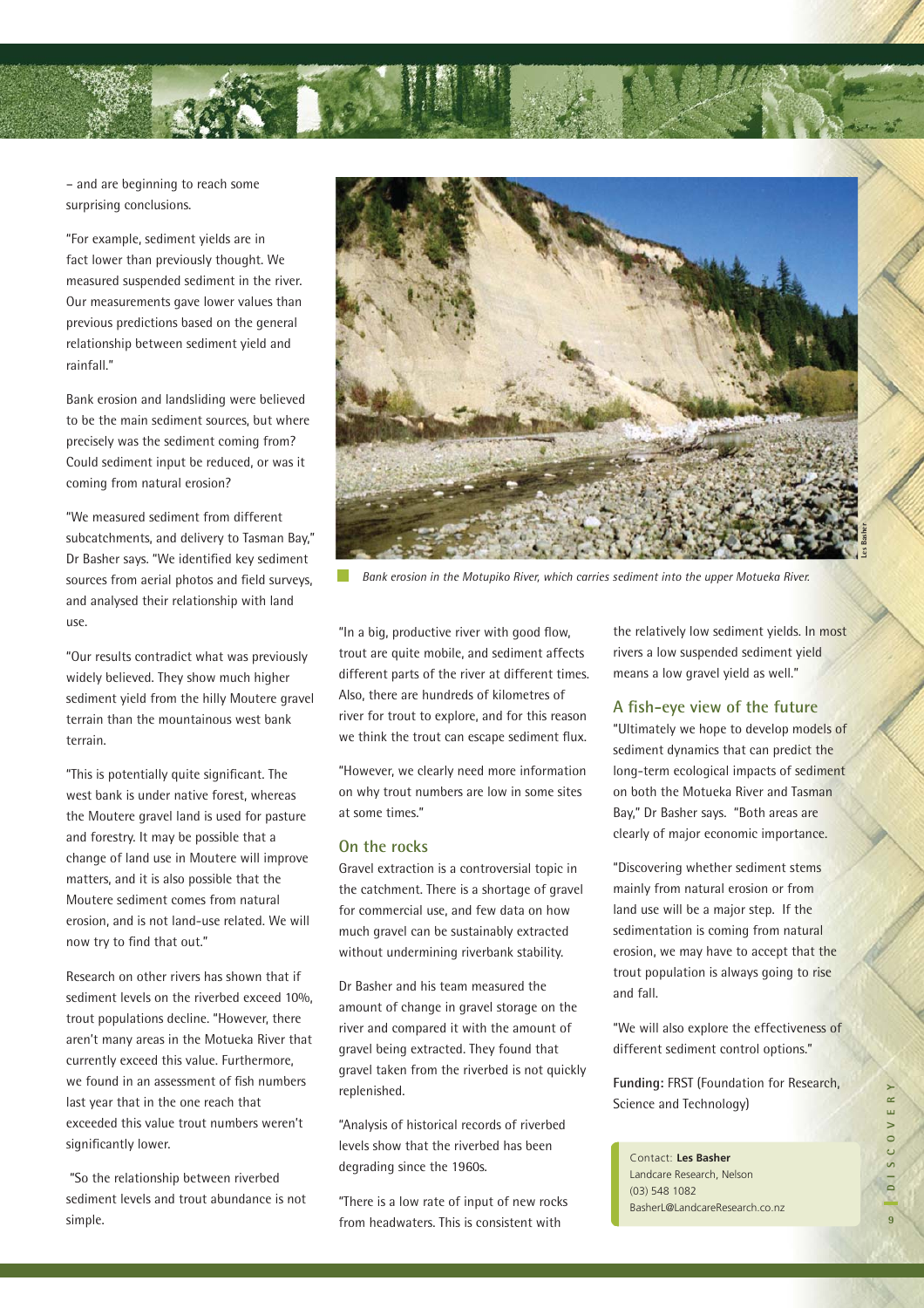

#### I. **Top models join forces to aid Raglan Harbour**

**Combining Landcare Research's land expertise with NIWA's water expertise is proving to be very useful in solving a problem of excess sediment in Raglan Harbour.**

Landcare Research is a collaborator in a NIWA-led project to link a suite of complex computer models to form a single "super" model. This sophisticated system will identify key sources of fine sediment that is collecting in the harbour, degrading the estuarine ecosystem and damaging the fishery.

The research aims to develop a model that can show not only where the sediment originates, but how it is then transported and deposited in rivers and the estuary. This will also enable researchers to predict the impacts of changed land management techniques in reducing sediment generation.

Landcare Research scientist Dr Les Basher says the project is at the forefront of technology. "It involves linking together three computer models that simulate how sediment is generated and transferred to streams, how it travels down streams, how it is transformed in fresh and

salty water, and finally, what it does once it reaches the estuary.

"Making all these models 'talk' to each other demands a huge amount of computer power," Dr Basher says.

The ultimate aim is to simulate the impacts of multiple changes in both land and water over a long time period. "For example, a



*Bank erosion in the Kahuhuru River, which feeds into Raglan Harbour. NIWA, Landcare Research and Environment Waikato are seeking high-tech answers to help stem the harbour's sediment woes.*



*There are many eroded cliffs such as this around the edge of Raglan Harbour, and these contribute to the excess sedimentation believed to adversely affect fish and shellfi sh.* 

storm that causes landslips may have little impact on the harbour in the short term, but a series of storms could have a serious cumulative impact.

"Alternatively, researchers may wait years to see the effects of a major storm event, but computer models could simulate the effects of a storm so we don't have to wait.

"Having this sort of information available

will help researchers and local bodies demonstrate to land users the best way to manage land in different situations.

"Environment Waikato was a key driver of this project, and provided data from river gauging stations and sediment measuring sites. At project end they will have a new and very effective tool to help them make accurate predictions and aid their decision making."

Dr Basher says the model being developed would not be specific to Waikato, but could be used throughout New Zealand. "The information programmed into it would of course be different, but the model would show the interaction of land and water for any catchment in the country."

Dr Basher says the collaboration may well set the stage for similar ones in future. The project began last year, and is expected to be completed by about 2007.

**Funding:** FRST (Foundation for Research, Science and Technology), Environment Waikato

Contact: **Les Basher** Landcare Research, Nelson (03) 548 1082 BasherL@LandcareResearch.co.nz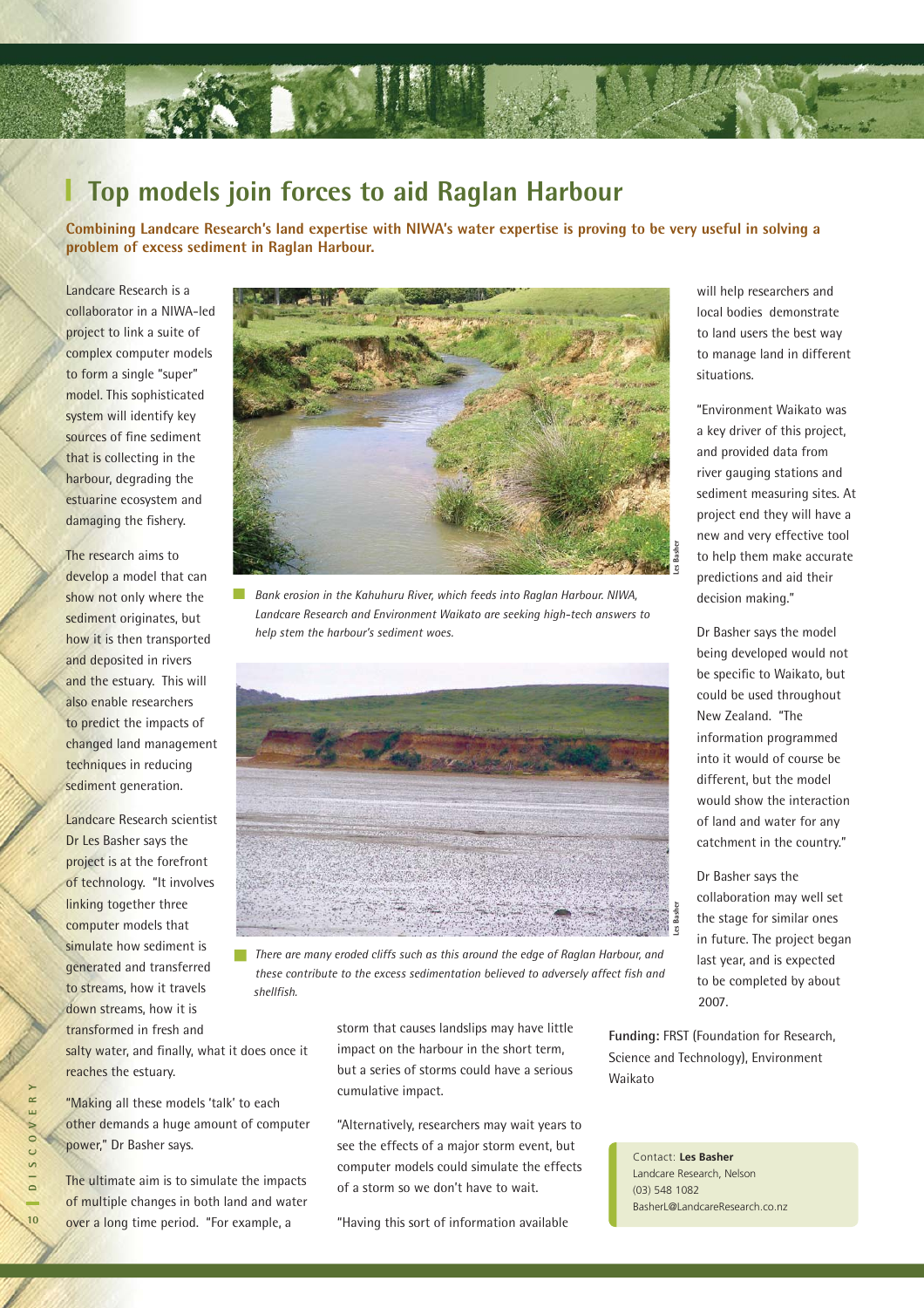#### ı **Soil science synergy ensures greener pastures ahead**

**Top New Zealand soil scientists have joined forces to secure new research funding and provide a soil information "one-stop shop" for all land users, from government to farmers.** 

Farming today is typified by new and intensified land uses. Productivity has increased by 4% per annum since 1985, and industry targets are for this growth to continue. Agriculture and horticulture now provide half our export receipts and more than a quarter of our gross domestic product.

However, the Parliamentary Commissioner for the Environment warns that across our farming landscape the natural capital of our soils, rivers and lakes is under intense pressure. He adds that our key export markets will soon not want products sourced from farms that are polluting the environment.1

The four main Crown Research Institutes involved in soil science research have formed a major research partnership to improve knowledge of soil and land management in New Zealand, especially under land-use change and intensification of farm management practices. The

Sustainable Land Use Research Initiative (SLURI) includes scientists from Landcare Research, AgResearch, HortResearch and Crop & Food Research. This is the first time since CRIs were formed in 1992 that they will work in such a seamless, integrated way to focus on an issue of national importance.

All four CRIs sustained major cuts in soil research funding in recent years, which was in part addressed through the new budget money last year. However, as Landcare Research Manager for Rural Land Use, Dr Maggie Lawton notes, SLURI is ideally placed to supply an increased demand for information about soil, for policy makers and farmers alike.

"A spate of extreme climatic events such as the Manawatu floods and the resulting damage such as landslips has raised interest in the condition of our land. We need to find out more about how to reduce and mitigate the effects of such climatic events, and SLURI members have the range of



**Maggie Lawton**awton **Aannie** 

*Aerial view of the Canterbury Plains, showing intensive and varied land use and bare soil in winter. SLURI is a one-stop soil information shop for all those seeking advice on soil.* 



expertise to look at all aspects.

"Also, New Zealand changes its land uses more than any other Western economy. In Europe for example, land uses often remain the same for generations; but in New Zealand we may switch from sheep and forestry to dairying or from dairying to forestry, and so on over a much shorter timespan.

"We are moving ahead of any understanding of what this means for our soil quality and long-term sustainability of the soil resource, and for offsite impacts including water quantity and quality."

Dr Lawton says there are clear synergies from the CRIs working together. "Each one's strengths complement the others. For example, Landcare Research has expertise in the attributes of soil and sustainable land use across production sectors, what happens to soils through erosion, and through climatic events like flooding. We are also embarking on an emerging research area, that of defining the economic values of the services that soil performs for us – what soil is worth and the economic impacts of